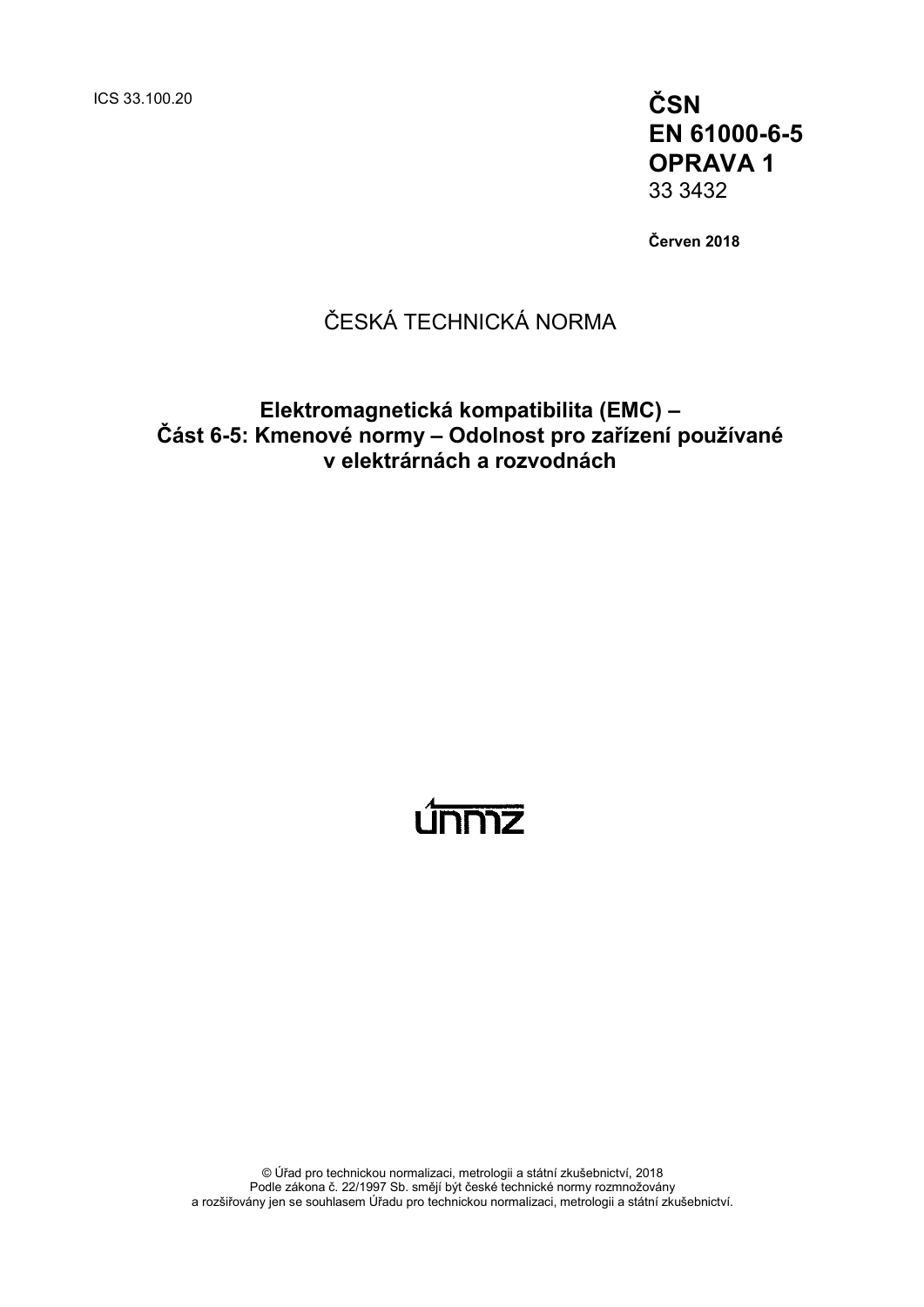ČSN EN 61000-6-5/Opr. 1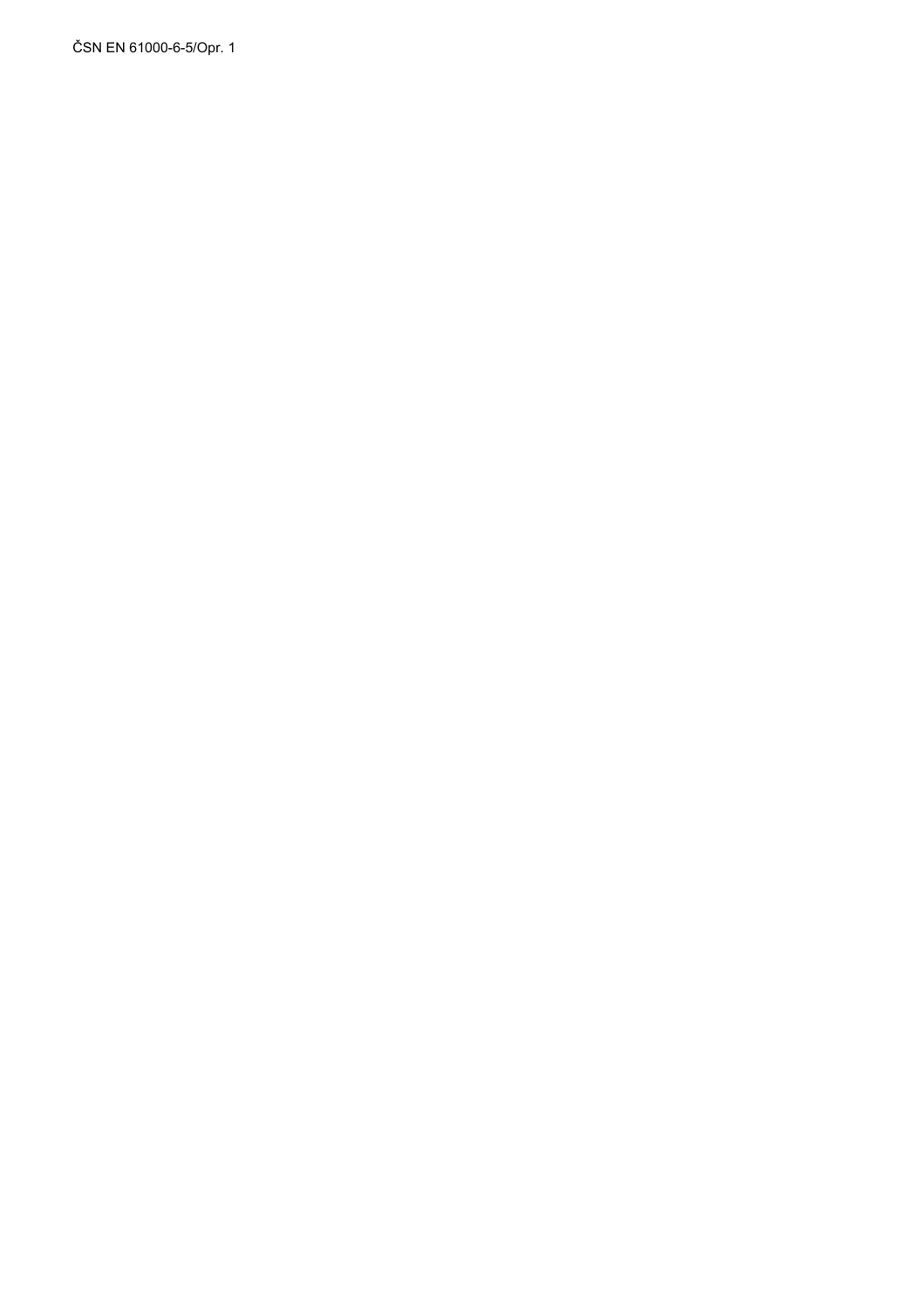#### ČSN EN 61000-6-5/Opr. 1

# EUROPEAN STANDARD NORME EUROPÉENNE EUROPÄISCHE NORM

# **EN 61000-6-5:2015/AC:2018- 01**

January 2018

ICS 33.100.20

English Version

### Electromagnetic compatibility (EMC) - Part 6-5: Generic standards - Immunity for equipment used in power station and substation environment (IEC 61000-6-5:2015/COR1:2017)

Compatibilité électromagnétique (CEM) - Partie 6-5: Normes génériques - Immunité pour les équipements utilisés dans les environnements de centrales électriques et de postes (IEC 61000-6-5:2015/COR1:2017)

 Elektromagnetische Verträglichkeit (EMV) - Teil 6-5: Fachgrundnormen - Störfestigkeit von Betriebsmitteln, Geräten und Einrichtungen, die im Bereich von Kraftwerken und Schaltstationen verwendet werden (IEC 61000-6-5:2015/COR1:2017)

This corrigendum becomes effective on 19 January 2018 for incorporation in the English language version of the EN.



European Committee for Electrotechnical Standardization Comité Européen de Normalisation Electrotechnique Europäisches Komitee für Elektrotechnische Normung

**CEN-CENELEC Management Centre: Rue de la Science 23, B-1040 Brussels** 

© 2018 CENELEC All rights of exploitation in any form and by any means reserved worldwide for CENELEC Members.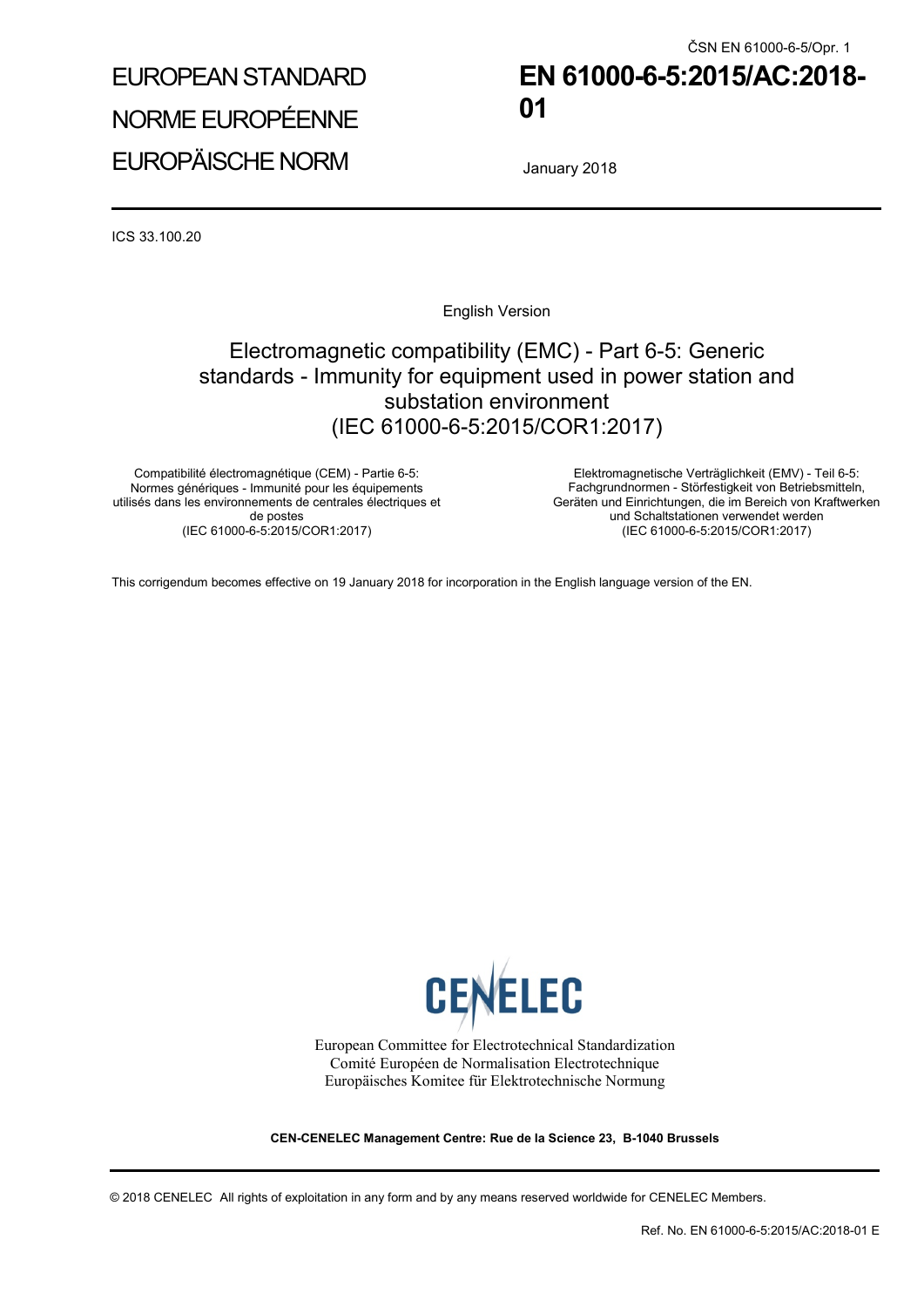EN 61000-6-5:2015/AC:2018-01

ČSN EN 61000-6-5/Opr. 1

#### **Endorsement notice**

The text of the corrigendum IEC 61000-6-5:2015/COR1:2017 was approved by CENELEC as EN 61000-6-5:2015/AC:2018-01 without any modification.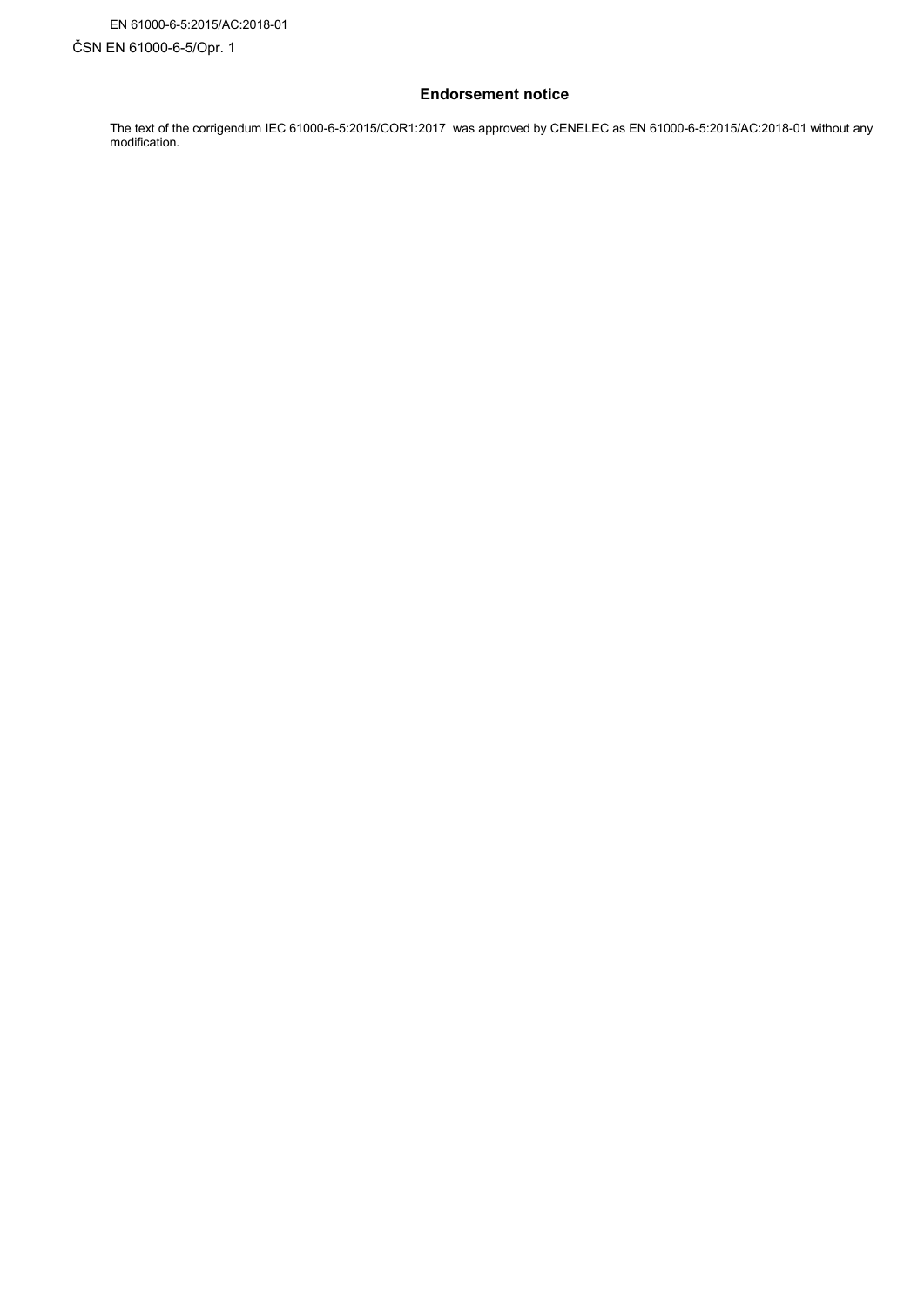$IEC 61000-6-5:2015/COR1:2017$  - 1 – © IEC 2017

## INTERNATIONAL ELECTROTECHNICAL COMMISSION COMMISSION ÉLECTROTECHNIQUE INTERNATIONALE

\_\_\_\_\_\_\_\_\_\_\_\_

**IEC 61000-6-5 Edition 1.0 2015-08**

**IEC 61000-6-5 Édition 1.0 2015-08**

**Electromagnetic compatibility (EMC) – Part 6-5: Generic standards power station and substation environment**

**– Immunity for equipment used in – Immunité pour les équipements utilisés dans Compatibilité électromagnétique (CEM) – Partie 6-5: Normes génériques les environnements de centrales électriques et de postes**

#### **CORRIGENDUM 1**

Corrections to the French version appear after the English text.

Les corrections à la version française sont données après le texte anglais.

#### **Table 5 – Immunity specifications – Power station – Low voltage a.c. input and output power ports**

*Replace in test 3.5 for interface type 3:*

*"0,5* kV

(differential mode, 10 MHz)"

by:

*"1* kV

(common mode, 10 MHz)"

*Replace in test 3.5 for interface type 4:*

*"1* kV

(differential mode, 10 MHz)"

by:

*"2* kV

(common mode, 10 MHz)"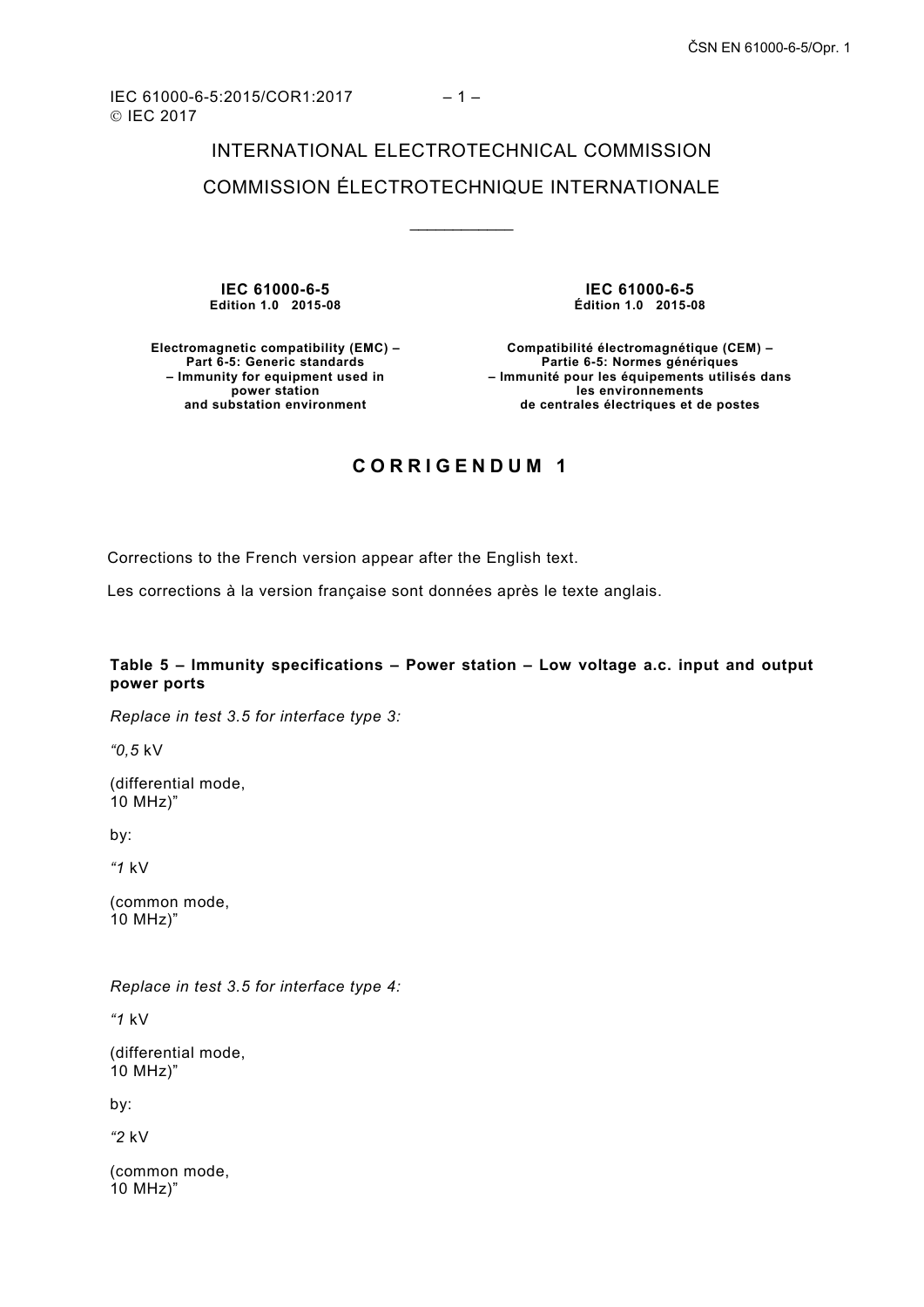**Table 6 – Immunity specifications – Power station – Low voltage d.c. input and output power ports**

*Replace in test 4.5:*

*"*Ripple on d.c. power supply"

by:

*"*Ripple on d.c. power supply<sup>c</sup>"

*Replace in test 4.6 for interface type 3:*

*"0,5* kV

(differential mode, 10 MHz)"

by:

*"1* kV

(common mode, 10 MHz)"

*Replace in test 4.6 for interface type 4:*

*"1* kV

(differential mode, 10 MHz)"

by:

*"2* kV

(common mode, 10 MHz)"

**Table 9 – Immunity specifications – Substation – Low voltage a.c. input and output power ports**

*Replace in test 3.5 for interface types 2, 3 and 4:*

*"1* kV

(differential mode, 10 MHz)"

by:

*"2* kV

(common mode, 10 MHz)"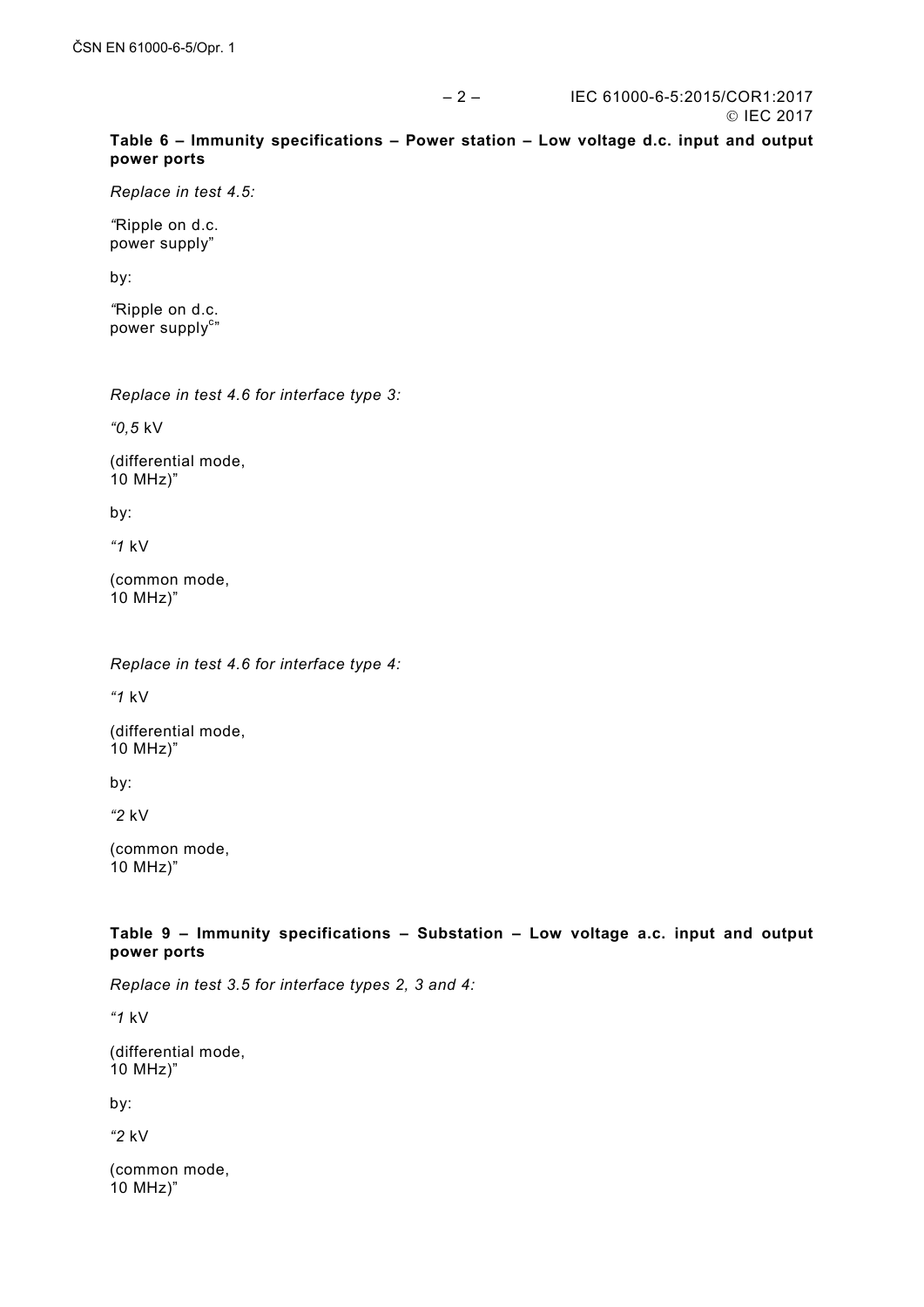IEC 61000-6-5:2015/COR1:2017 – 3 – © IEC 2017

**Table 10 – Immunity specifications – Substation – Low voltage d.c. input and output power ports**

*Replace in test 4.5:*

*"*Ripple on d.c*.* power supply"

by:

*"*Ripple on d.c. power supply<sup>c</sup>"

*Replace in test 4.6 for interface types 3 and 4:*

*"1* kV

(differential mode, 10 MHz)"

by:

*"2* kV

(common mode, 10 MHz)"